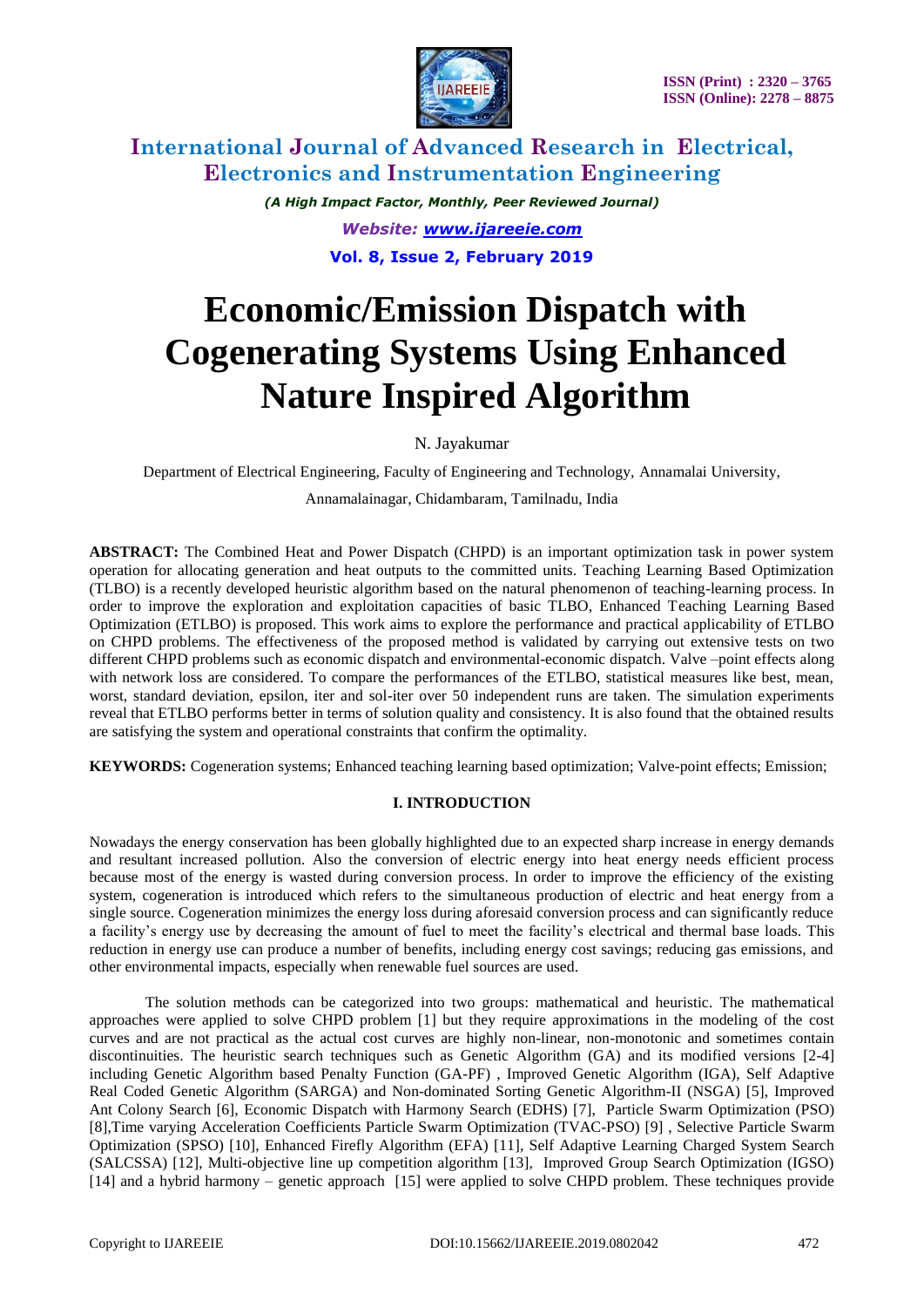

*(A High Impact Factor, Monthly, Peer Reviewed Journal)*

*Website: [www.ijareeie.com](http://www.ijareeie.com/)*

### **Vol. 8, Issue 2, February 2019**

the feasible solution but the feasible operating region of cogenerator is not well explored and in some cases test system contains erroneous data [16].

Recently, Rao et al. [17] developed a natural inspiring optimization algorithm, the so called Teaching–Learning Based Optimization (TLBO), which mimics teaching–learning process in a class between the teacher and the students. This algorithm has no user-defined parameter that makes it superior than earlier ones. In order to improve its search capability, the number of teachers, adaptive teaching factor, tutorial training and self motivated learning are introduced [18]. In this work, as a maiden attempt, the Enhanced TLBO (ETLBO) is proposed for solving CHPD problems and is tested on different scale of test systems. Comparing the numerical results with the earlier reports, ETLBO emerges out to be a stout optimization technique for solving both linear and nonlinear models of CHPD problems.

### **II. PROBLEM FORMULATION**

The main issues, is to minimise the cost and emission subjected to system and operational constraints The CHP system's total fuel cost (1) can be mathematically represented in the following form.

$$
Min \ \ F_T = \sum_{i=1}^{Np} F_i(P_i) + \sum_{j=1}^{Nc} F_i(P_j, H_j) + \sum_{k=1}^{Nh} F_k(H_k) + \left[ \sum_{i=1}^{Np} E_i(P_i) + \sum_{j=1}^{Nc} E_i(P_j, H_j) + \sum_{k=1}^{Nh} E_k(H_k) \right] \tag{1}
$$

i.e. (1) is expanded as follows

$$
F_{T} = \begin{bmatrix} Np \\ \sum_{i=1}^{N} a_{i} + b_{i}P_{i} + c_{i}P_{i}^{2} + d_{i}P_{i}^{3} + \left| e_{i}\sin(f_{i}(P_{i}^{\min} - P_{i})) \right| & + \\ \frac{Nc}{2} \left[ \omega_{i} + \sigma_{i}P_{i} + \psi_{i}P_{i}^{2} + \tau_{i}e^{i\theta_{i}P_{i}} \right] + \\ \frac{Nc}{2} \left[ \omega_{i} + \sigma_{i}P_{i} + \psi_{i}P_{i}^{2} + \tau_{i}e^{i\theta_{i}P_{i}} \right] + \\ \frac{Nc}{2} \left[ \omega_{i} + \sigma_{i}P_{i} + \psi_{i}P_{i}^{2} + \tau_{i}e^{i\theta_{i}P_{i}} \right] + \\ \frac{Nc}{2} \left[ \omega_{i} + \sigma_{i}P_{i} + \psi_{i}P_{i}^{2} + \tau_{i}e^{i\theta_{i}P_{i}} \right] + \\ \frac{Nc}{2} \left[ \omega_{i} + \sigma_{i}P_{i} + \psi_{i}P_{i}^{2} + \tau_{i}e^{i\theta_{i}P_{i}} \right] + \\ \frac{Nc}{2} \left[ \omega_{i} + \sigma_{i}P_{i} + \psi_{i}P_{i}^{2} + \tau_{i}e^{i\theta_{i}P_{i}} \right] + \\ \frac{Nc}{2} \left[ \omega_{i} + \sigma_{i}P_{i} + \psi_{i}P_{i}^{2} + \tau_{i}e^{i\theta_{i}P_{i}} \right] + \\ \frac{Nc}{2} \left[ \omega_{i} + \sigma_{i}P_{i} + \psi_{i}P_{i}^{2} + \tau_{i}e^{i\theta_{i}P_{i}} \right] + \\ \frac{Nc}{2} \left[ \omega_{i} + \sigma_{i}P_{i} + \psi_{i}P_{i}^{2} + \tau_{i}e^{i\theta_{i}P_{i}} \right] + \\ \frac{Nc}{2} \left[ \omega_{i} + \sigma_{i}P_{i} + \psi_{i}P_{i}^{2} + \tau_{i}e^{i\theta_{i}P_{i}} \right] + \\ \frac{Nc}{2} \left[ \omega_{i} + \sigma_{i}P_{i} + \psi_{i}P_{i}^{2} + \tau_{i}e
$$

The system and operating constraints are as follows:

(i) Power demand

In order to gratify the forecasted system power load requirement, the sum of all the power generating units must be equal to the system load and loss

$$
\sum_{i=1}^{Np} P_i + \sum_{j=1}^{Nc} P_{cj} = P_d + P_L
$$
 (MW) (3)

(ii) Active power loss

B-coefficients method is used to find transmission line loss and is given by,

$$
P_{L} = \sum_{i=1}^{(Np + Nc) (Np + Nc)} \sum_{j=1}^{Nc} P_{i} B_{ij} P_{j} \qquad (MW)
$$
 (4)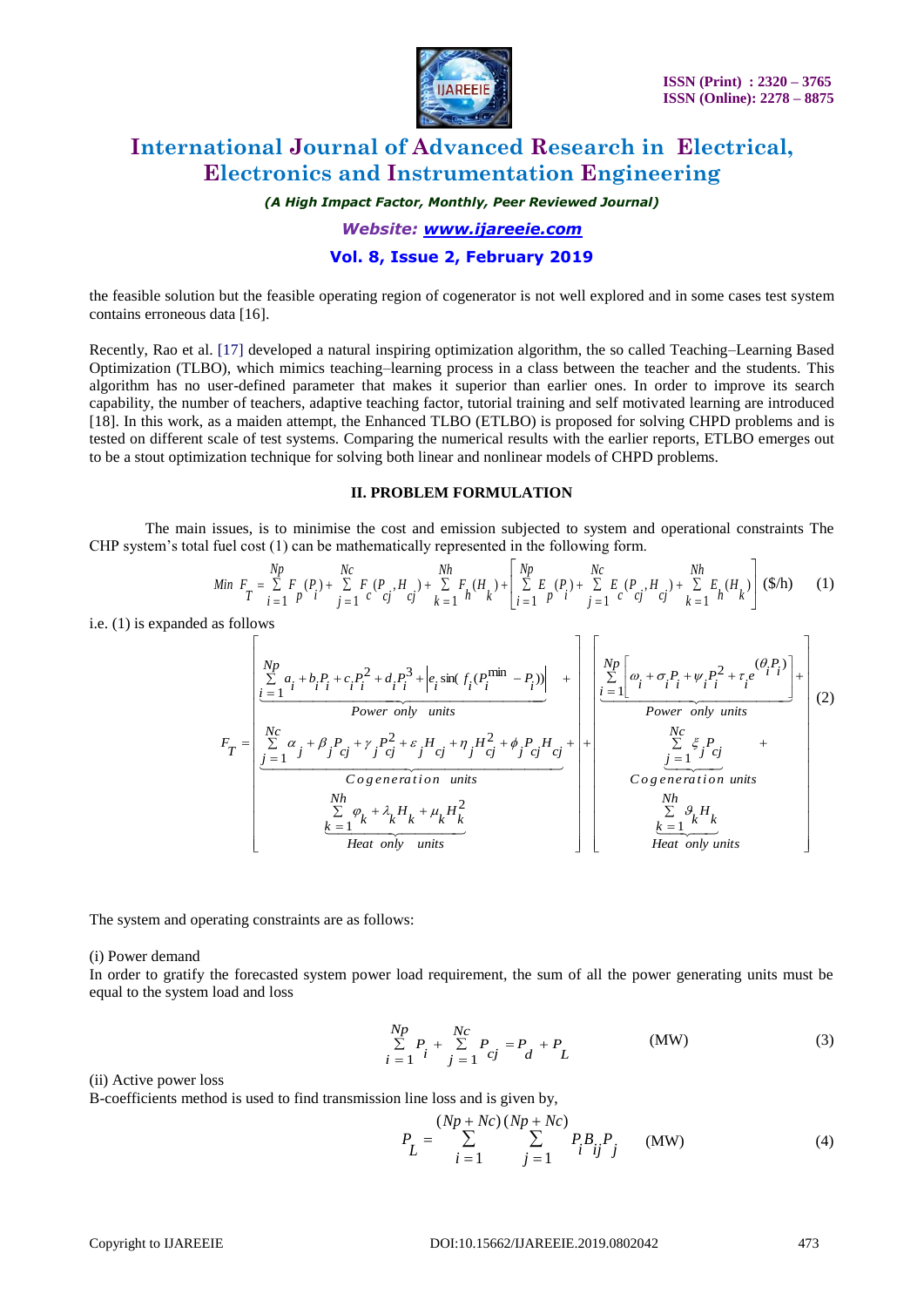

*(A High Impact Factor, Monthly, Peer Reviewed Journal)*

*Website: [www.ijareeie.com](http://www.ijareeie.com/)*

## **Vol. 8, Issue 2, February 2019**

(iii) Heat demand

The sum of heat generated by all units at any time must be equal to heat demand and is given by

$$
\sum_{j=1}^{Nc} H_{cj} + \sum_{k=1}^{Nh} H_k = H_d
$$
 (MWth) (5)

(iv) System limits

The power only unit, cogeneration unit and heat only unit operating unit is given by

$$
P_i^{\text{min}} \le P_i \le P_i^{\text{max}} \qquad i = 1, \dots, Np \qquad (6)
$$

$$
P_{cj}^{\min} (H_{cj}) \le P_{cj} \le P_{cj}^{\max} (H_{cj}) \qquad j = 1, \dots, Nc
$$
 (7)

$$
H_{cj}^{\min} (P_{cj}) \le H_{cj} \le H_{cj}^{\max} (P_{cj}) \qquad j = 1, \dots, Nc
$$
 (8)

$$
H_k^{\min} \le H_k \le H_k^{\max} \qquad i = 1, \dots, Np \tag{9}
$$

#### **III. ENHANCED TEACHING LEARNING BASED OPTIMIZATION (ETLBO)**

#### *3.1. Number of Teachers*

The basic TLBO algorithm is enhanced by introducing more than one teacher to the learner (*X*). Thus the entire class is split into different groups of learners and individual teacher is assigned to individual group of learners.

#### *3.2. Adaptive teaching factor*

The teaching factor  $(T_f)$  is generated adaptively instead heuristic step to enhance the solution quality.

$$
T_{f_i} = \frac{M_{D,i}}{M_{\_}new_{D,i}} \quad D=1, 2, \dots, D_n \quad i=1, 2, \dots, N_G \tag{10}
$$

Where,  $D_n$  is the number of design variable;  $N_G$  is the number of generations,  $M_{D,i}$  is the mean of the learners in any subject at iteration *i* and *M\_newD,i* is the position of the teacher for the same subject in iteration *i*.

#### *3.3. Learning through tutorial*

The knowledge acquired by learner during the tutorial hours  $(X')$  is as,

 $X'_{new,i} = (X_{old,i} + \text{Difference\_Mean}_i) + r(X_{hh} - X_k)$ , if  $f(X)_{hh} > f(X)_k$ , Where  $hh \neq k$  (11)

$$
X'_{new,i} = (X_{old,i} + \text{Difference\_Mean}_i) + r(X_k - X_{hh}), \text{ if } f(X)_k > f(X)_{hh}, \text{Where } hh \neq k \tag{12}
$$

### *3.4. Self-motivated learning*

The knowledge of the learner improved through self-learning process  $(X'')$  is as,

$$
X''_{new,i} = X'_{new,i} + r(X'_{i,j} - X'_{i,p}) + r(Xteacher - E_F X'_{i,j}), \text{If } f(X') < f(X'_{p}) \tag{13}
$$

$$
X^{\prime\prime}{}_{new,i} = X^{\prime}{}_{new,i} + r(X^{\prime}{}_{i,p} - X^{\prime}{}_{i,j}) + r(X\text{teacher } - E_{F}X^{\prime}{}_{i,j}), \text{ If } f(X^{\prime}{}_{p}) < f(X^{\prime}{}_{i}) \tag{14}
$$

Where  $E_F$  = exploration factor = round  $(1 + r)$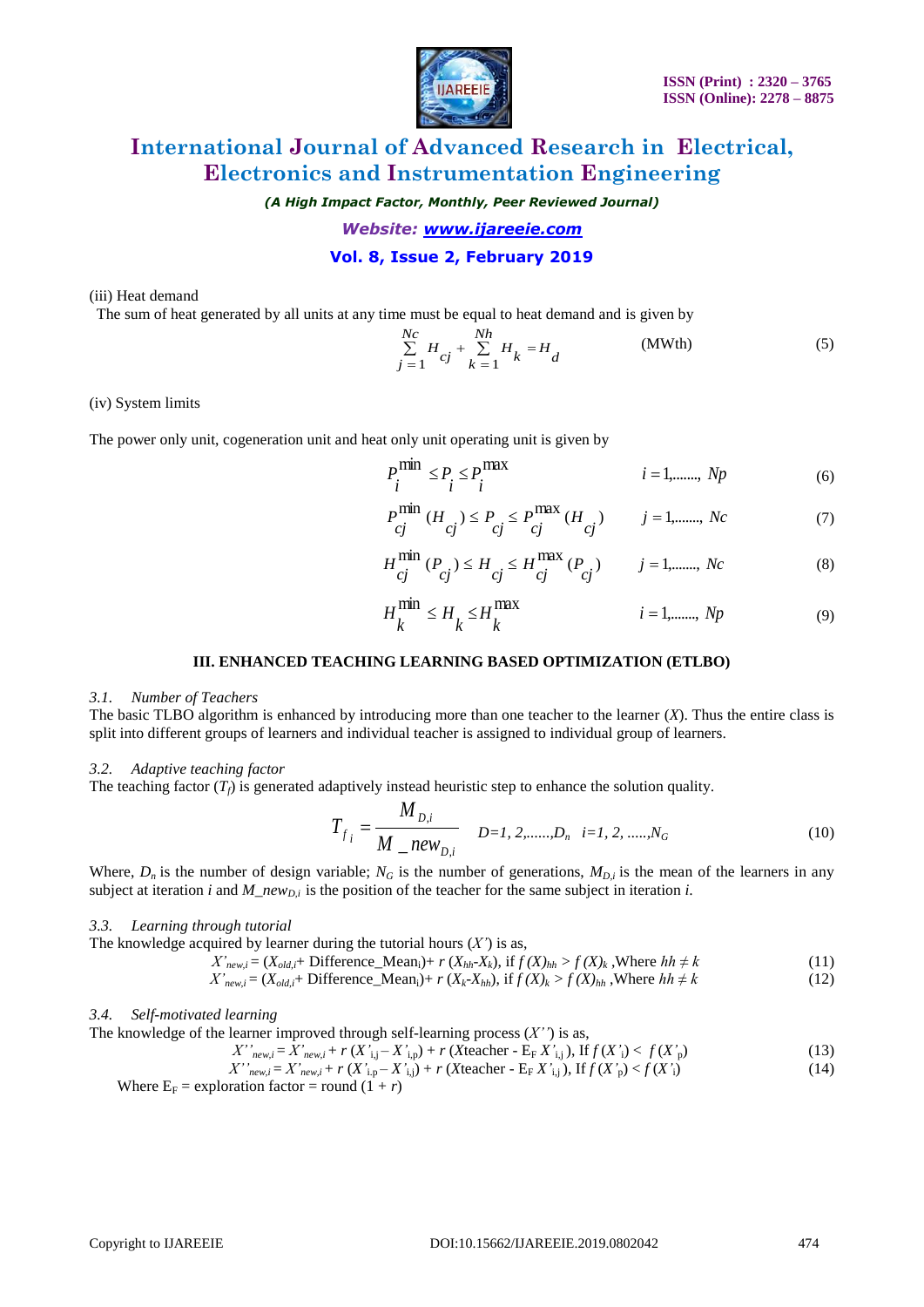

*(A High Impact Factor, Monthly, Peer Reviewed Journal)*

*Website: [www.ijareeie.com](http://www.ijareeie.com/)*

### **Vol. 8, Issue 2, February 2019**

#### **IV. ETLBO IMPLEMENTATION FOR CHPD PROBLEM**

#### *3.5. Algorithmic steps of ETLBO for CHPD*

**Step 1:** Read the problem statement and initialize algorithmic parameters:

**Step 2**: The design variables are generated randomly within the limits for the population size (*PS*).

$$
P_{k,i}^{PU} = P_{k,\min}^{PU} + \left( P_{k,\max}^{PU} - P_{k,\min}^{PU} \right) \times r(0,1) \qquad k \in N_{PU}
$$
\n(20)

$$
P_{k,i}^{CHP} = P_{k,\min}^{CHP} + \left(P_{k,\max}^{CHP} - P_{k,\min}^{CHP}\right) \times r\left(0,1\right) \qquad k \in N_{CHP} \tag{21}
$$

$$
H_{k,i}^{CHP} = H_{k,\min}^{CHP} + \left(H_{k,\max}^{CHP} - H_{k,\min}^{CHP}\right) \times r(0,1) \qquad k \in N_{CHP}
$$
\n(22)

$$
H_{k,i}^{HU} = P_{k,\min}^{HU} + \left( P_{k,\max}^{HU} - P_{k,\min}^{HU} \right) \times r(0,1) \qquad k \in N_{HU}
$$
\n(23)

An individual in the population consists  $(N_{\text{PII}}+2N_{\text{CHP}}+N_{\text{HI}})$  variables, is represented in (24) and fitness is calculated for each individual.

$$
PS_i=\left[ P_{1,i}^{PU},...,P_{N_{PU},i}^{PU},P_{1,i}^{CHP},...,P_{N_{CHP,i}}^{CHP},H_{1,i}^{CHP},...,H_{N_{CHP,i}}^{CHP},H_{1,i}^{HU},...,H_{N_{HU,i}}^{HU}\right]
$$

**Step 3:** An individual having the minimum fitness (i.e  $f(PH)_{min}$ ) is mimicked as the chief teacher for that cycle. Assign him/her to first rank.

$$
(PHteacher)1 = f (PH)1 where f (PH)1 = f (PH)min
$$
 (25)

**Step 4:** Select the other teachers (*T*) based on the chief teacher and rank them in the ascending order of *f* (*PH*) value.  $f(PH) = f(PH) - rf(PH)$ , where  $s = 2, 3, \dots, n$ . (26)

$$
f(TH)_s - f(TH)_1 - f(TH)_1
$$
, where  $s = 2, 3, \dots, n$ .  
\n $PH_s$ , teacher =  $f(PH)_s$ , where  $s = 2, 3, \dots, n$ . (27)

**Step 5:** Assign the learners to the teachers according to their fitness value as,

$$
\text{If } f(PH)_s \le f(PH)_1 < f(PH)_{s+1}, \, s = 1, \, 2, \, \dots, T-1, \, L = 1, \, 2, \, \dots, P_n \tag{28}
$$
\n
$$
\text{logmer } f(PH)_s \le f(PH)_1 < f(PH)_{s+1}, \, s = 1, \, 2, \, \dots, T-1, \, L = 1, \, 2, \, \dots, P_n
$$

Assign the learner  $f(PH)$ <sub>1</sub> to teacher 's', else assign him/her to teacher 's + 1'. **Step 6:** Calculate the mean result of each learners group for each subject

$$
M_{\perp}new_{s,j} = PH_{s,j}, s = 1, 2, \dots, T, j = 1, 2, \dots, j_n
$$
 (29)

**Step 7:** Evaluate the difference between the current mean and the corresponding result of the teacher of that group for each subject by utilizing the adaptive (given by Eq. 15) as:

Difference\_Mean<sub>s,j</sub> = 
$$
r (M_{\text{new}}^{\dagger} T_f M_{\text{s,j}}) \ s = 1, 2, \dots, T, j = 1, 2, \dots, j_n
$$
 (30)

**Step 8:** Updates the learner knowledge through the tutorial hours using the Eq 16 – 17.

**Step 9:** Updates the learner knowledge by self learning, using the Eq 18 – 19.

**Step 10:** Combine all groups.

**Step 11:** Termination Criterion.

Repeat the procedure from step 3 to 10 until the maximum number of iteration is reached.

### **V. VERIFICATION VIA TEST SYSTEMS**

This section details the performance of ETLBO in solving various types of CHPD problems. The ETLBO is implemented on the standard test systems comprise of 4 unit and 7 units. The program is coded in MATLAB-7.9 language and is executed on 2.3 GHz Intel core i3 personal computer with 4 GB RAM. The obtained simulation results are compared with the recent reports in term of solution quality.

#### **Test system 1: Combined Heat and Power Dispatch with Cogenerating Sources**

Guo et al. (1996) proposed this system, consists two cogeneration units and each power and heat-only unit [1]. The operational characteristics of power and heat-only units are expressed as linear function and second-order function is adopted for cogenerator. The economic dispatch is carried out for the power demand of 200 MW and head demand of 115MWth.

(24)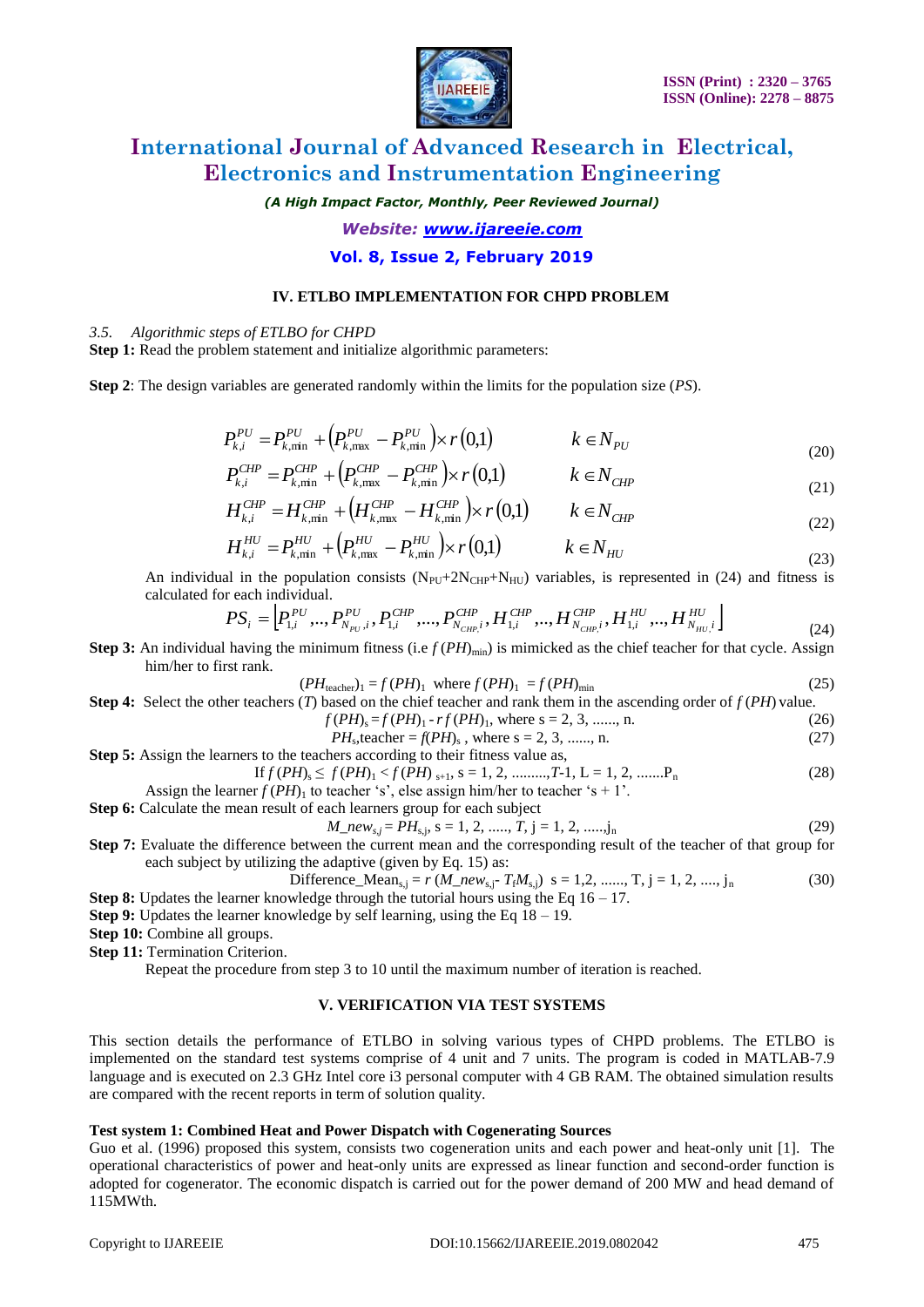

*(A High Impact Factor, Monthly, Peer Reviewed Journal)*

*Website: [www.ijareeie.com](http://www.ijareeie.com/)*

### **Vol. 8, Issue 2, February 2019**

The obtained optimal dispatches by the ETLBO are presented in the Table 1. The total cost attained by the ETLBO for the abovementioned demands is \$ 9257.07.Comparing in terms of minimum fuel cost with the earlier reports, the ETLBO has close agreement with other methods except EDHS and SPSO. These two methods cannot be directly compared because their solutions are infeasible. Referring the FOR of CHP unit 2, the minimum real power generation is 40 MW but EDHS attains no real power generation which make the operating point to fall out of FOR hence the infeasible solution. SPSO provides a real power mismatch of -0.4 MW, this leads to less fuel cost.

> **Table 1** CHP dispatch results for 4-unit test system and comparison with other algorithms  $(P_d=200MW \text{ and } H_d=115MWth)$

| <b>Methods</b>          | <b>Real Power Output</b><br>(MW) |                |             | Heat Output (MWth) |                |                  | $P_{d}$     | $H_d$<br>(MWt | Cost              |
|-------------------------|----------------------------------|----------------|-------------|--------------------|----------------|------------------|-------------|---------------|-------------------|
|                         | $P_{1}$                          | P <sub>2</sub> | $P_3$       | H <sub>2</sub>     | H <sub>3</sub> | $H_4$            | (MW)        | h)            | $(\$/h)$          |
| IACS [6]                | 0.08                             | 150.93         | 49          | 48.84              | 65.79          | 0.37             | 200.1       | 115           | 9452.2            |
| <b>GA-PF</b> [2]        | $\Omega$                         | 159.23         | 40.77       | 39.94              | 75.06          | $\Omega$         | 200         | 115           | 9267.28           |
| <b>PSO</b> [8]          | 0.05                             | 159.43         | 40.57       | 39.97              | 75.03          | $\overline{0}$   | 200.05      | 115           | 9265.1            |
| IGA [3]                 | $\Omega$                         | 160            | 40          | 39.99              | 75             | $\overline{0}$   | 200         | 114.99        | 9257.09           |
| <b>CPSO</b> [9]         | $\Omega$                         | 160            | 40          | 40                 | 75             | $\overline{0}$   | 200         | 115           | 9257.08           |
| <b>SARGA</b> [4]        | $\theta$                         | 159.99         | 40.01       | 39.99              | 75             | $\overline{0}$   | 200         | 114.99        | 9257.07           |
| TVAC-PSO <sub>[9]</sub> | $\theta$                         | 160            | 40          | 40                 | 75             | $\theta$         | 200         | 115           | 9257.07           |
| <b>EDHS</b> [7]         | $\overline{0}$                   | 200            | $\theta$    | $\overline{0}$     | 115            | $\overline{0}$   | 200         | 115           | 8606.07<br>$\ast$ |
| <b>SPSO</b> [10]        | $\boldsymbol{0}$                 | 159.706<br>5   | 39.909<br>7 | 40                 | 75             | $\boldsymbol{0}$ | 199.61<br>6 | 115           | 9248.17<br>$\ast$ |
| <b>TLBO</b>             | $\Omega$                         | 160            | 40          | 40                 | 75             | $\theta$         | 200         | 115           | 9257.07           |
| <b>ETLBO</b>            | $\mathbf{0}$                     | 160            | 40          | 40                 | 75             | $\bf{0}$         | 200         | 115           | 9257.07           |

\* Not feasible

### **Test system 2: CHPED with Environmental Aspects**

This test system consists of four power-only units, two cogeneration units and a heat-only unit and data is available in the literature [5]. The power and heat demands of the system are 600MW and 150MWth respectively. The valve-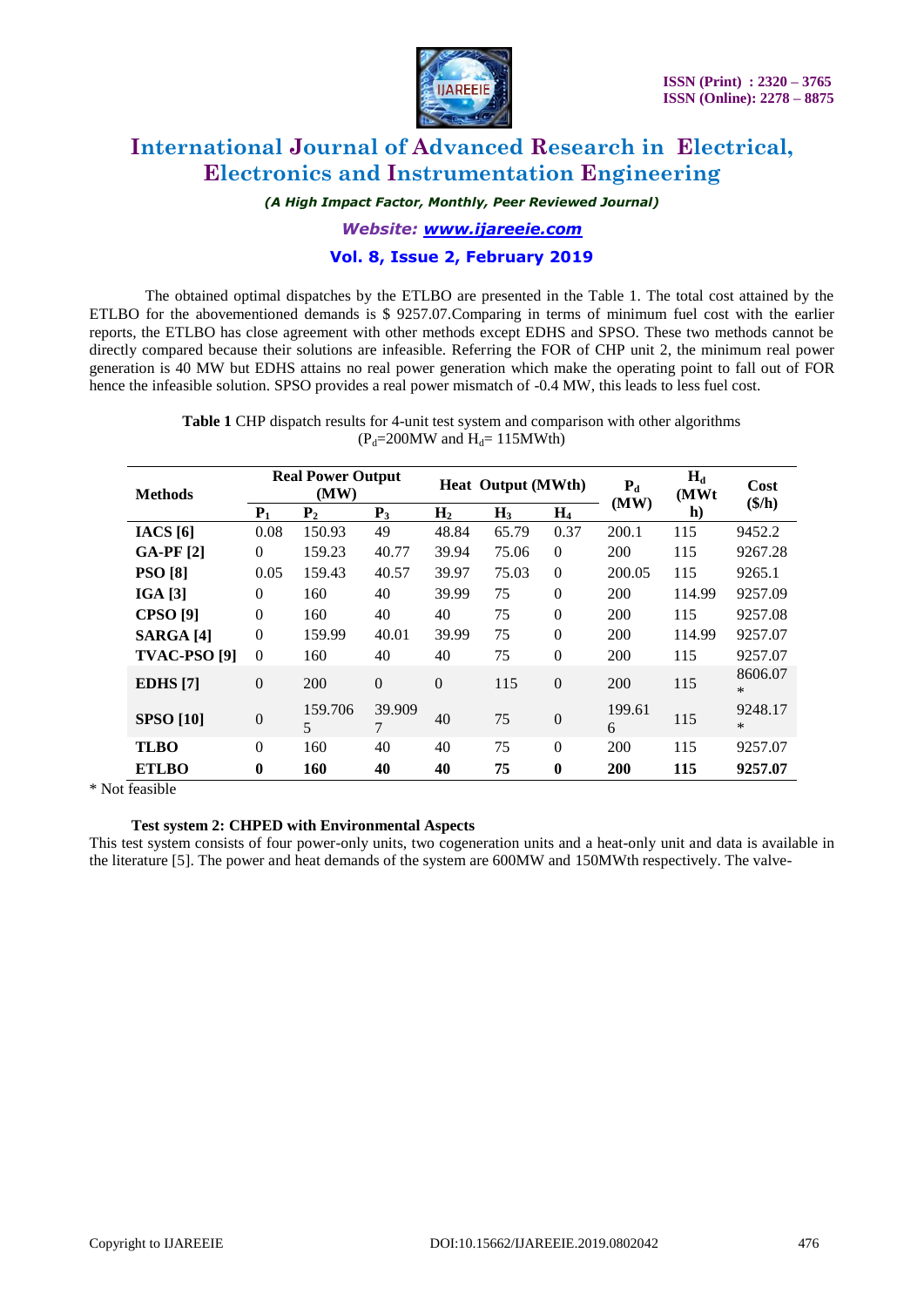

*(A High Impact Factor, Monthly, Peer Reviewed Journal)*

*Website: [www.ijareeie.com](http://www.ijareeie.com/)*

**Vol. 8, Issue 2, February 2019**

**Table 2** Economic dispatch, emission dispatch & combined economic emission dispatch results and comparison with existing methods for 7-unit test system ( $P_d$ =600MW and  $H_d$ = 150MWth)

|                        | <b>Economic Dispatch</b> |             |              |            | <b>Emission Dispatch</b> |              | <b>Economic Emission Dispatch</b> |               |             |              |
|------------------------|--------------------------|-------------|--------------|------------|--------------------------|--------------|-----------------------------------|---------------|-------------|--------------|
| <b>Methods</b>         | <b>RCGA [5]</b>          | <b>TLBO</b> | <b>ETLBO</b> | $RCGA$ [5] | <b>TLBO</b>              | <b>ETLBO</b> | <b>SPEA 2 [5]</b>                 | $NSGA-II$ [5] | <b>TLBO</b> | <b>ETLBO</b> |
| $P_1$ (MW)             | 74.5357                  | 58.0531     | 52.8074      | 73.3318    | 46.7184                  | 47.2117      | 73.3149                           | 73.5896       | 70.1193     | 68.7669      |
| P <sub>2</sub>         | 99.3518                  | 99.4642     | 98.5398      | 81.0489    | 63.1956                  | 60.5702      | 117.7996                          | 106.8761      | 109.4694    | 98.4445      |
| $P_3$                  | 174.7196                 | 113.0021    | 112.6735     | 93.4210    | 65.9416                  | 65.9821      | 117.7996                          | 119.0311      | 92.6683     | 98.5285      |
| P4                     | 211.0170                 | 209.0098    | 209.8158     | 125.2112   | 77.2703                  | 79.3252      | 151.6436                          | 163.5563      | 98.9833     | 109.8509     |
| P5                     | 100.9363                 | 88.0111     | 93.8115      | 214.9958   | 243.8793                 | 244.4299     | 195.1355                          | 188,4166      | 196.4287    | 192.0000     |
| $P_6$                  | 44.1036                  | 40.0000     | 40.0000      | 125.7907   | 110.8047                 | 110.2        | 54.0988                           | 58.4850       | 40.0000     | 40,0000      |
| $H5$ (MWth)            | 24.3678                  | 63.5207     | 29.3704      | 104.7715   | 17.4715                  | 14.40        | 25.8784                           | 26.8054       | 1.0457      | 5.6924       |
| $\rm{H}_6$             | 72.5270                  | 75,0000     | 75.0000      | 31.9272    | 131.5995                 | 135.6        | 75.5331                           | 73.9970       | 75,0000     | 75,0000      |
| н,                     | 53.1052                  | 11.47922    | 29.3704      | 13.3013    | 0.9290                   | $\bf{0}$     | 48.5884                           | 49.1976       | 73.9543     | 69.3076      |
| P <sub>loss</sub> (MW) | NR                       | 7.6600      | 7.6499       | NR         | 7.8048                   | 7.7100       | NR                                | NR            | 7.6690      | 7.5840       |
| Cost(S/h)              | 10712.86                 | 10195.91    | 10111.24     | 17749.31   | 17302.16                 | 17290.26     | 13448.95                          | 13433.19      | 12641.14    | 12402.90     |
| Emission (kg/h)        | 39.5749                  | 28.5063     | 28.1812      | 16.9208    | 8.1522                   | 8.1088       | 25.7810                           | 25.8262       | 17.5615     | 17.4093      |
| CPU time(s)            | 20.3438                  | 5.2801      | 5.2618       | 22.7813    | 5.2801                   | 5.2618       | 53.4688                           | 9.7188        | 5.2801      | 5.2618       |

#### **NR**-Not Reported

point effect, emission and transmission line loss are included in the generator model that further increases the complexity of the problem. The proposed ETLBO algorithm is applied for the following operations: Case 1: Economic (CHPED) operation Case 2: Emission (CHPEmD) operation

Case 3: Economic - emission (CHPEED) operation

In the first two formulations, the total cost and total emissions are minimized respectively subject to various constraints and weighted sum method is adopted for the third formulation in which, both objectives are equally weighted and are minimized.

Table 2 shows that the ETLBO method obtains lower fuel cost and emission level compared to TLBO, SPEA 2 [5] and NSGA-II [5] methods. Best compromise solution i.e. the solution set for which both emission and fuel cost minimizes simultaneously to a suitable level is shown in Table 2. Fig. **1** shows the pareto-optimal of ETLBO. It should be noted that, to obtain the pareto-optimal solutions, the simulation needs to run multiple times by varying the weight between 0 and 1. The overall cost of compromised solution in ETLBO is better for both convex and non-convex CHPEED problems; it only indicates its ability to reach global minimum in a consistent manner. So it may be noted that ETLBO method has a stronger ability to find the high quality solution and its convergence characteristic is also superior in both single and multi-objective optimization problems.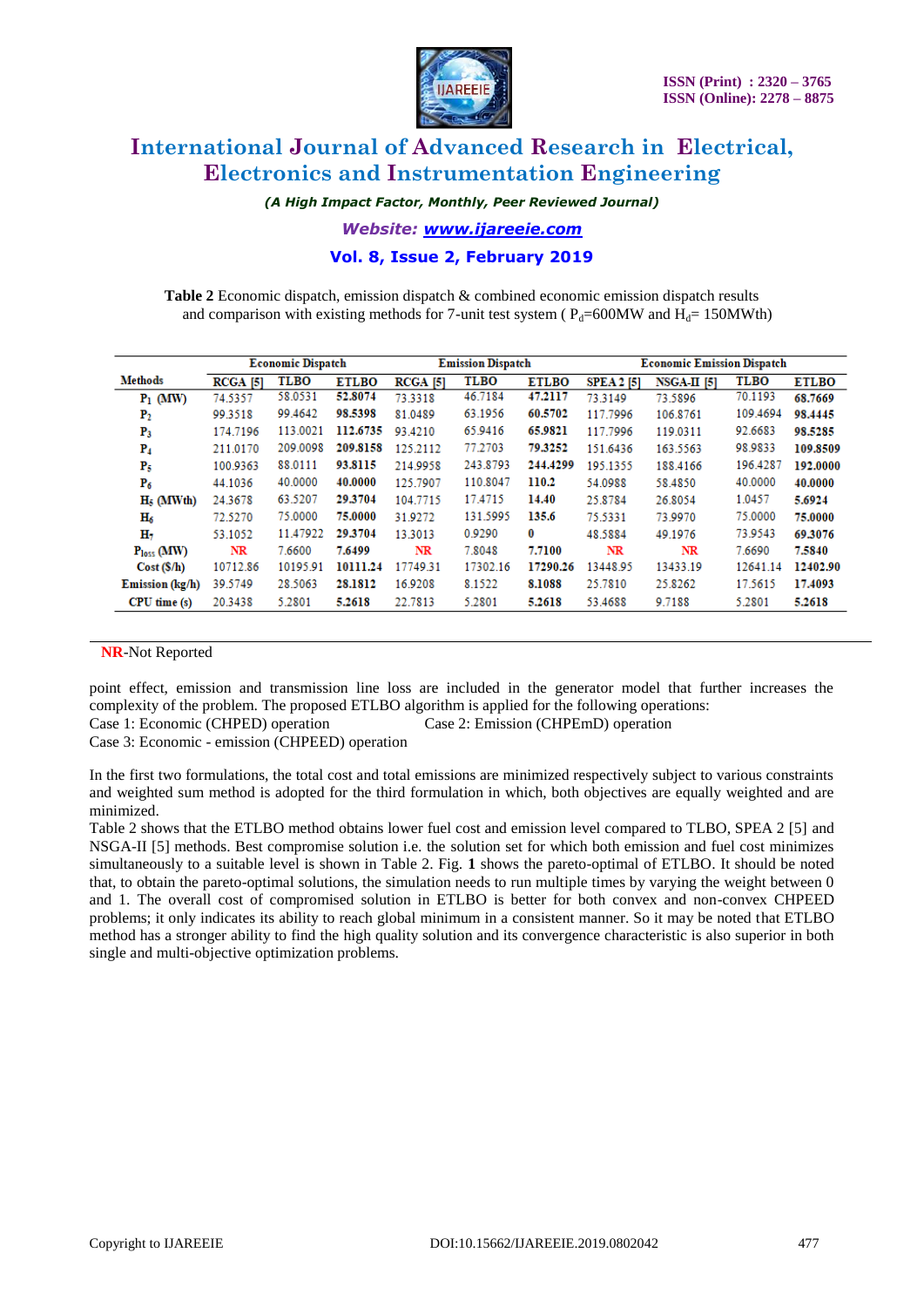

*(A High Impact Factor, Monthly, Peer Reviewed Journal)*

*Website: [www.ijareeie.com](http://www.ijareeie.com/)*

**Vol. 8, Issue 2, February 2019**



for 7 unit test system by ETLBO

# **Comparative study**

## **Computational efficiency**

The convergence characteristic of the algorithm for all test systems are presented in Fig. 2 that clears ETLBO attains the optimum solution as quick as within 100 iterations. The numerical results comparisons indicate that the ETLBO attains the optimal solution as it has good computational and search mechanism. It is also important to note that the algorithm finds the optimal solution even for large scale systems and dynamic dispatch problems.

### **Robustness**

The performance of any heuristic search based-optimization algorithm is judged through repetitive trail runs so as to compare the strength of the algorithm. Many trials therefore are required to find out the optimum results. Again CHPED, CHPEED, RCCHPDED are real time problems, so it is desirable that each run of the program should reach close to optimum solution. Fig. 3 clearly indicates excellent success rate of the ETLBO algorithm which signifies robustness and superiority of the algorithm compared to other existing approaches.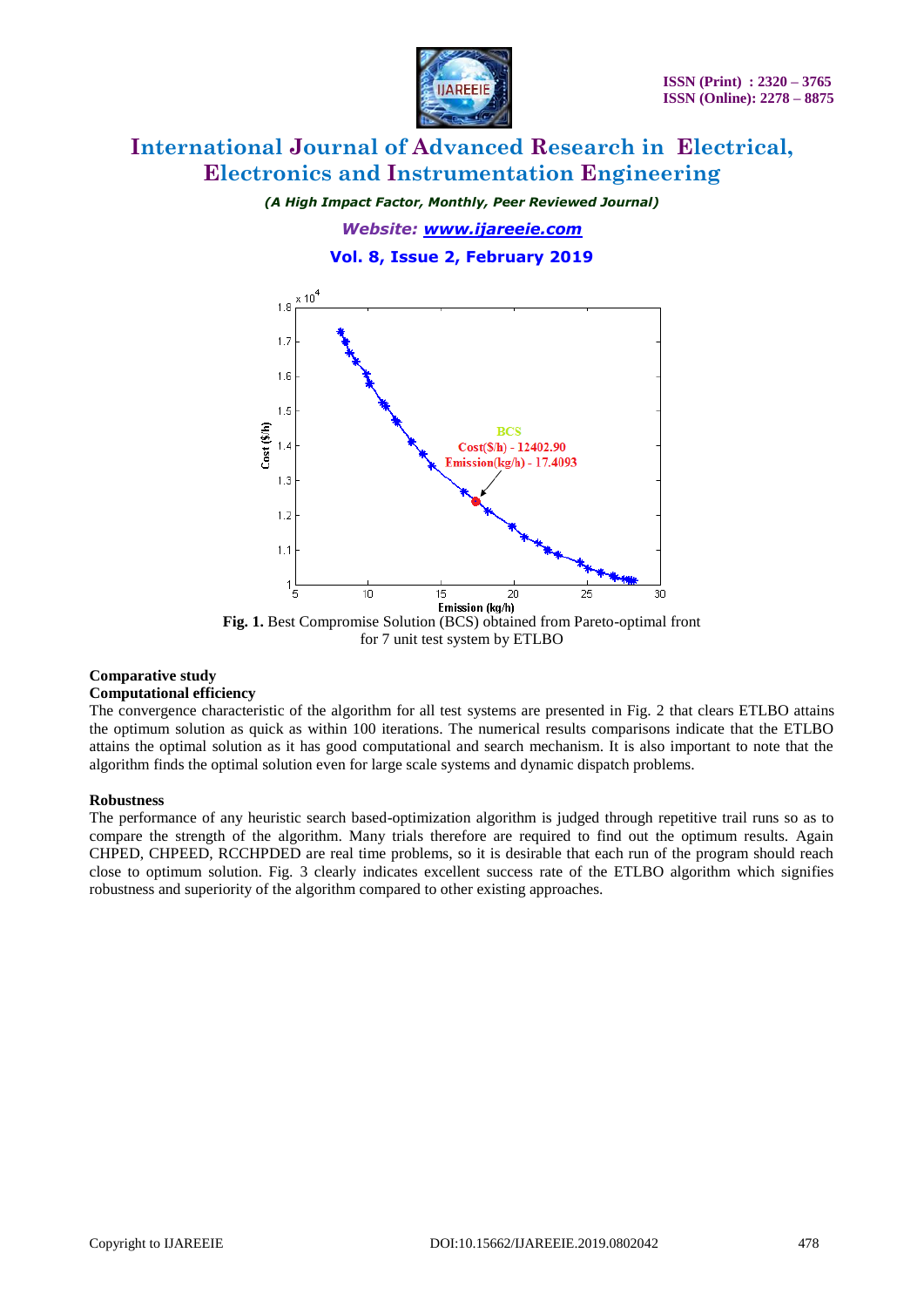

*(A High Impact Factor, Monthly, Peer Reviewed Journal) Website: [www.ijareeie.com](http://www.ijareeie.com/)* **Vol. 8, Issue 2, February 2019**



**Fig. 2.** Convergence characteristic of test systems (a) 4 unit (b) 7 unit – Case 1 (c) 7 unit- Case 2 (d) 7 unit- Case 3



**Fig. 3.** Robustness characteristics (a) 4-unit (b) 7-unit Economic operation (c) 7-unit Minimum emission operation (d) 7- unit Economic emission operation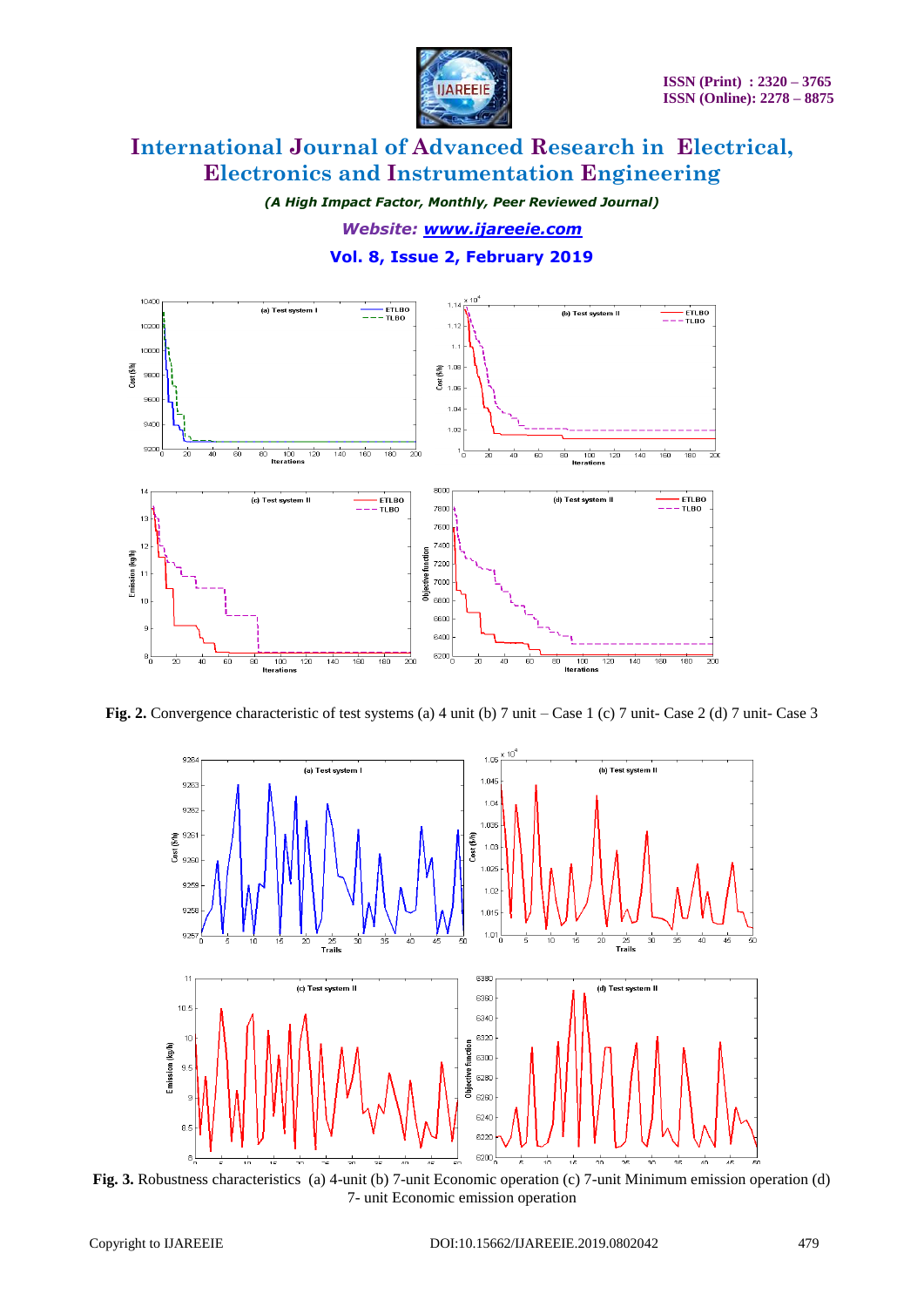

*(A High Impact Factor, Monthly, Peer Reviewed Journal)*

*Website: [www.ijareeie.com](http://www.ijareeie.com/)*

### **Vol. 8, Issue 2, February 2019**

#### VI. **CONCLUSION**

In this paper an enhanced version of the teaching learning algorithm is proposed for the solution of mixed power source dispatch involving power, cogenerating systems and heat sources. Two test systems have been implemented to illustrate the applicability of the proposed Enhanced Teaching Learning Based Optimization (ETLBO) in solving the mixed power source dispatch problems. Nonlinear characteristics of generators such as valve point loadings are considered for practical generator operation. This approach considers network loss and emission into account to make dispatch more practical and meaningful. Thus the presented approach is a good tool for the power industry to aid curbing pollution and hostile environment, which are harmful for the welfare of the society. A compromise solution has also been obtained between the cost and emission by using a Pareto optimal graph. Further the results obtained substantiate the applicability of the proposed method for solving dynamic economic dispatch with non-smooth functions. Numerical testing and a comparative analysis show that the proposed algorithm, in all test cases, outperforms other approaches reported in the literature, in that it provides a higher quality solutions and a good computational efficiency. Further study can be extended with the use of renewable energy sources.

#### **ACKNOWLEDGEMENTS**

The authors would like to thank Annamalai University, Annamalainagar, India for providing infrastructural facilities to conduct the research work.

#### **REFERENCES**

- [1] Guo, T., Henwood, M.I., Ooijen, M.V., 1994. An algorithm for heat and power economic dispatch. IEEE Trans. on Power Syst. 11, 1778-1784.
- [2] Song, Y.H., Xuan, Q.Y., 1998. Combined heat and power economic dispatch using genetic algorithm based penalty function method. Elect. Mach. Power Syst. 26, 363-372.
- [3] Ching-Tzong Su, Chang-Lung Chaing, 2004. An incorporated algorithm for combined heat and power economic dispatch. Electric Power Syst. Res. 69, 187-195.
- [4] Subbaraj, P., Rengaraj, R., Salivahanan, S., 2009. Enhancement of combined heat and power economic dispatch using self adaptive real-coded genetic algorithm. Appl. Energy, 86, 915-921.
- [5] Basu, M., **2013**. Combined heat and power economic emission dispatch using non-dominated sorting genetic algorithm-II. Elect. Power Energy Syst. 53, 135-141.
- [6] Song, Y.H., Chou, C.S., Stonham, T.J., 1999. Combined heat and power economic dispatch by enhanced ant colony search algorithm. Electric Power Syst. Res. 52, 115-121.
- [7] Khorran, E., Jaberipour, M., 2011. Harmony search algorithm for solving combined heat and power economic dispatch problems. Energy Conv. Manag. 52, 1550-1554.
- [8] Lingfeng Wang, Chanan Singh, 2008. Stochastic combined heat and power dispatch based on multi-objective particle swarm optimization. Elect. Power Energy Syst. 30, 226-234.
- [9] Behnam Mohammadi-Ivatloo, Mohammad Moradi-Dalvand, Abbas Rabiee, **2013**. Combined heat and power economic dispatch problem solution using particle swarm optimization with time varying acceleration coefficients. Elect. Power Syst. Res. 95, 9– 18.
- [10] Ramesh, V., Jayabarathi, T., Nishant Shrivastava, Anup Baska, 2009. A novel selective particle swarm optimization approach for combined heat and power economic dispatch. Elect. Power Comp. Syst. 37, 1231-1240.
- [11] Taher Niknam, Rasoul Azizipanah-Abarghooee, Alireza Roosta, Babak Amiri, 2012. A new multi-objective reserve constrained combined heat and power dynamic economic emission dispatch. Energy. 42, 530-545.
- [12] Bahman Bahmani-Firouzi, Ebrahim Farjah, Alireza Seifi, **2013**. A new algorithm for combined heat and power dynamic economic dispatch considering valve-point effects. Energy. 52, 320-332.
- [13] Bin Shi, Lie-Xiang Yan, WeiWub, **2013**. Multi-objective optimization for combined heat and power economic dispatch with power transmission loss and emission reduction. Energy. 56, 135-143.
- [14] Mehrdad Tarafdar Hagh, Saeed Teimourzadeh, Manijeh Alipour, Parinaz Aliasghary., **2014**. Enhanced group search optimization method for solving CHPED in large scale power systems. Energy Conv. Manag. 80, 446-456.